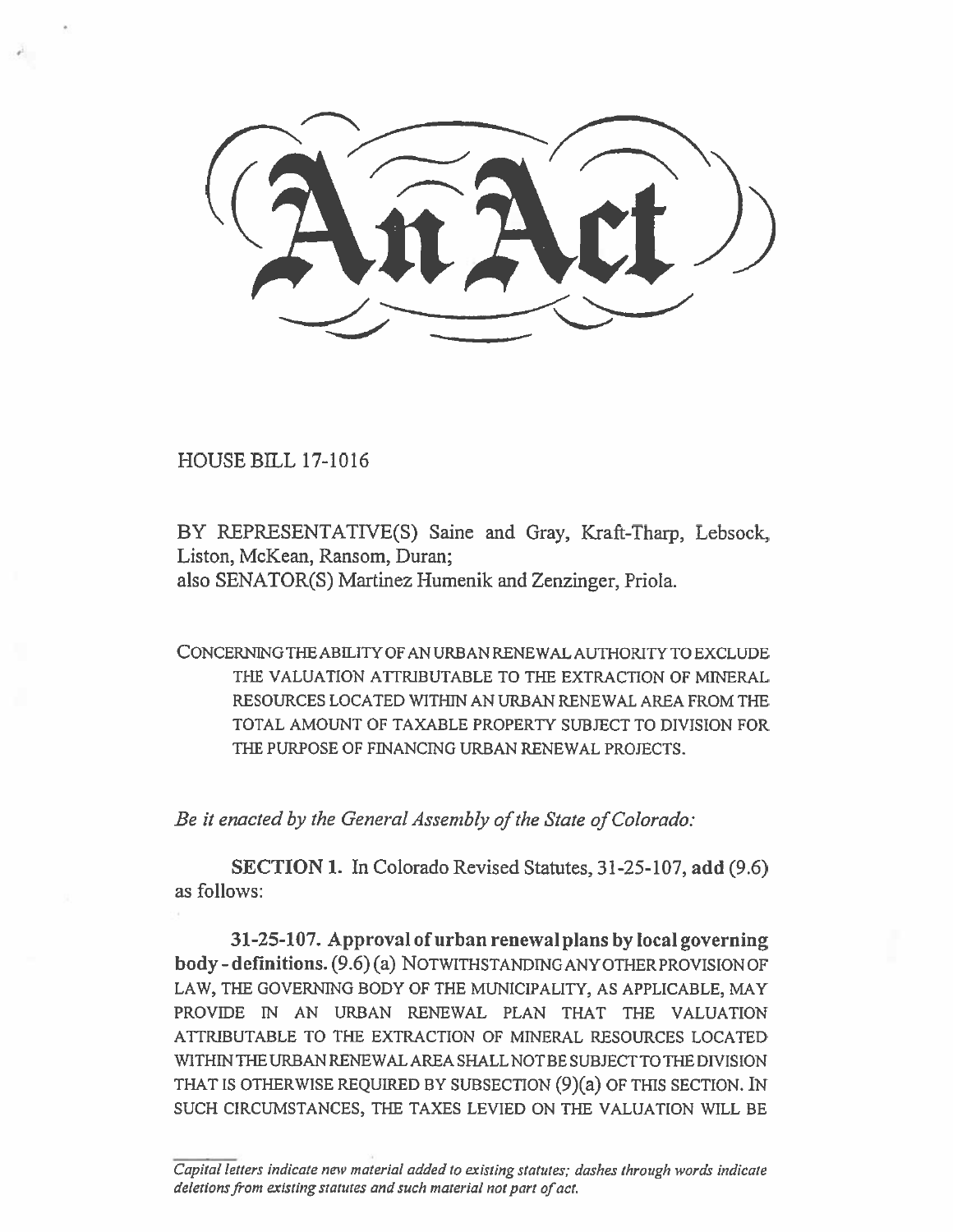DISTRIBUTED TO THE PUBLIC BODIES AS IF THE URBAN RENEWAL PLAN WAS NOT IN EFFECT.

(b) FOR PURPOSES OF THIS SUBSECTION (9.6):

(I) "MINERAL RESOURCES" HAS THE SAME MEANING AS SPECIFIED IN SECTION 36-1-100.3 (3).

(II) "VALUATION ATTRIBUTABLE TO THE EXTRACTION OF MINERAL RESOURCES" INCLUDES:

(A) THE VALUE OF OIL AND GAS LEASEHOLDS AND LAND AND SUBSURFACE OIL AND GAS WELL EQUIPMENT THAT IS VALUED FOR ASSESSMENT PURPOSES AS REAL PROPERTY UNDER SECTIONS 39-7-102 AND 39-7-103; AND

(B) SURFACE OIL AND GAS WELL EQUIPMENT AND SUBMERSIBLE PUMPS AND SUCKER RODS LOCATED ON OIL AND GAS LEASEHOLDS AND LAND THAT IS VALUED FOR ASSESSMENT PURPOSES AS PERSONAL PROPERTY UNDER SECTION 39-7-103.

**SECTION 2. Act subject to petition - effective date applicability.** (1) This act takes effect at 12:01 a.m. on the day following the expiration of the ninety-day period after final adjournment of the general assembly (August 9, 2017, if adjournment sine die is on May 10, 2017); except that, **if a** referendum petition is filed pursuant to section 1 (3) of article V of the state constitution against this act or an item, section, or part of this act within such period, then the act, item, section, or part will not take effect unless approved by the people at the general election to **be held in** November 2018 and, in such case, will take effect on the date **of the**  official declaration of the vote thereon by the governor.